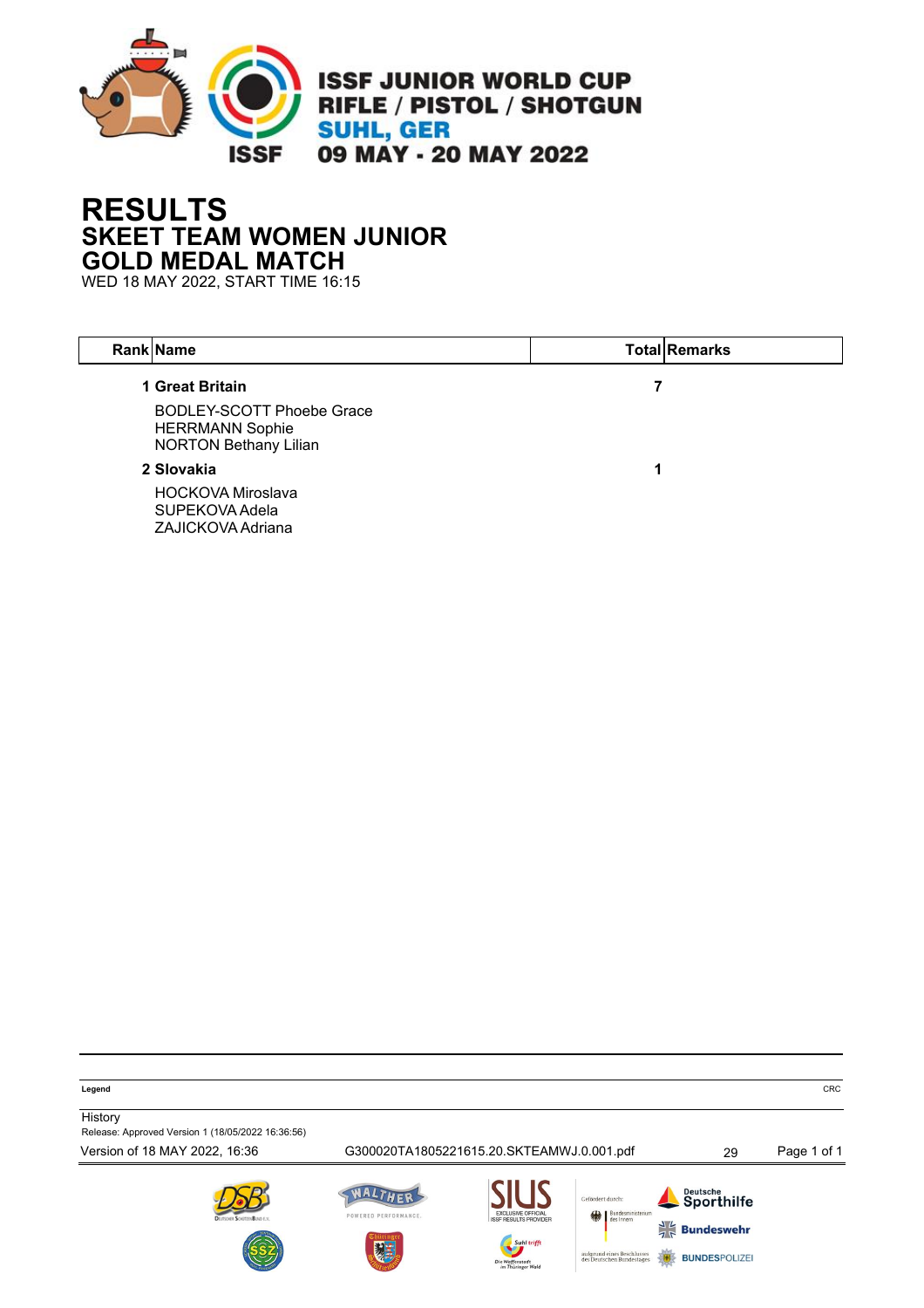

## **RESULTS SKEET TEAM WOMEN JUNIOR BRONZE MEDAL MATCH**

WED 18 MAY 2022, START TIME 15:45

| Rank Name                                                                            |   | <b>Total Remarks</b> |
|--------------------------------------------------------------------------------------|---|----------------------|
| 1 India<br><b>DHALIWAL Parinaaz</b><br><b>RATHORE Darshna</b><br><b>KHAN Areeba</b>  | 6 |                      |
| 2 Germany<br><b>BUNDAN Emilie</b><br>HETTMER Annabella Ingrid Diana<br>MIDDEL Hannah | 0 |                      |

**Legend** CRC

**History** Release: Approved Version 1 (18/05/2022 16:13:54)

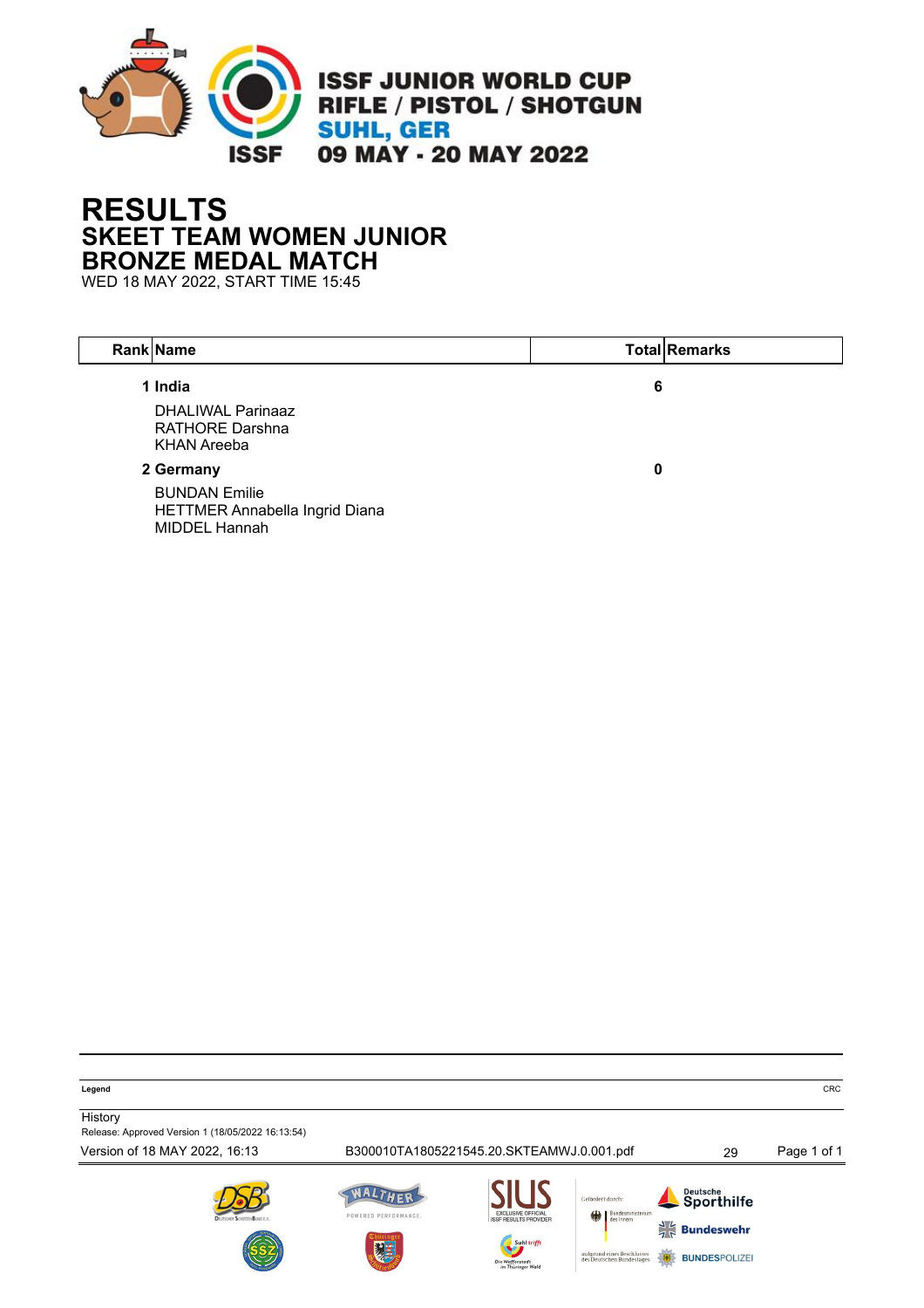

**ISSF JUNIOR WORLD CUP** RIFLE / PISTOL / SHOTGUN **SUHL, GER** 09 MAY - 20 MAY 2022

## **RESULTS SKEET TEAM WOMEN JUNIOR QUALIFICATION**

WED 18 MAY 2022, START TIME 08:00

|                         |                      | Rank Bib No Name                                                                           | 1  | <b>Rounds</b><br>$\overline{c}$  | $\mathfrak{S}$ | <b>Total</b>   | <b>Remarks</b> |
|-------------------------|----------------------|--------------------------------------------------------------------------------------------|----|----------------------------------|----------------|----------------|----------------|
|                         | $\mathbf{1}$         | SVK - Slovakia                                                                             |    | 63 70 68                         |                | 201            | QG             |
|                         | 1684<br>1694<br>1697 | <b>HOCKOVA Miroslava</b><br>SUPEKOVA Adela<br>ZAJICKOVA Adriana                            |    | 24 23<br>19 23<br>20 24 22       | 22<br>24       | 69<br>66<br>66 |                |
|                         | $\mathbf{2}$         | <b>GBR - Great Britain</b>                                                                 |    | 66 61 68                         |                | 195            | QG             |
|                         | 1236<br>1246<br>1254 | <b>BODLEY-SCOTT Phoebe Grace</b><br><b>HERRMANN Sophie</b><br><b>NORTON Bethany Lilian</b> |    | 23 22<br>20 23 22<br>23 16 24    | 22             | 67<br>65<br>63 |                |
| $\mathbf{3}$            |                      | <b>IND - India</b>                                                                         |    | 63 64 67                         |                | 194            | QB             |
|                         | 1354<br>1380<br>1363 | <b>DHALIWAL Parinaaz</b><br><b>RATHORE Darshna</b><br><b>KHAN Areeba</b>                   | 19 | 24 24<br>21<br>20 19 21          | 24<br>22       | 72<br>62<br>60 |                |
| $\overline{\mathbf{4}}$ |                      | <b>GER</b> - Germany                                                                       |    | 62 65 66                         |                | 193            | QB             |
|                         | 1289<br>1278<br>1900 | HETTMER Annabella Ingrid Diana<br><b>BUNDAN Emilie</b><br><b>MIDDEL Hannah</b>             |    | 24 20 23<br>22 23 21<br>16 22 22 |                | 67<br>66<br>60 |                |
|                         | ${\bf 5}$            | <b>ITA - Italy</b>                                                                         |    | 67 63 62                         |                | 192            |                |
|                         | 1448<br>1445<br>1428 | PICCIOLLI Viola<br>PAOLACCI Damiana<br><b>BONGINI Sara</b>                                 |    | 23 23 22<br>21 21<br>23 19 19    | 21             | 68<br>63<br>61 |                |
| 6                       |                      | <b>USA - United States</b>                                                                 |    | 65 63 61                         |                | 189            |                |
|                         | 1747<br>1752<br>1753 | <b>FULTON Mikena Grace</b><br>LAYNE Alishia Fayth<br><b>NELSON Julia Florence</b>          |    | 23 22 21<br>22 19<br>20 22 19    | 21             | 66<br>62<br>61 |                |

Version of 18 MAY 2022, 12:40 Q300010TA1805220800.20.SKTEAMWJ.0.001.pdf 89













Deutsche<br>Sporthilfe

 $\frac{1}{7}$  Bundeswehr

**BUNDESPOLIZE**